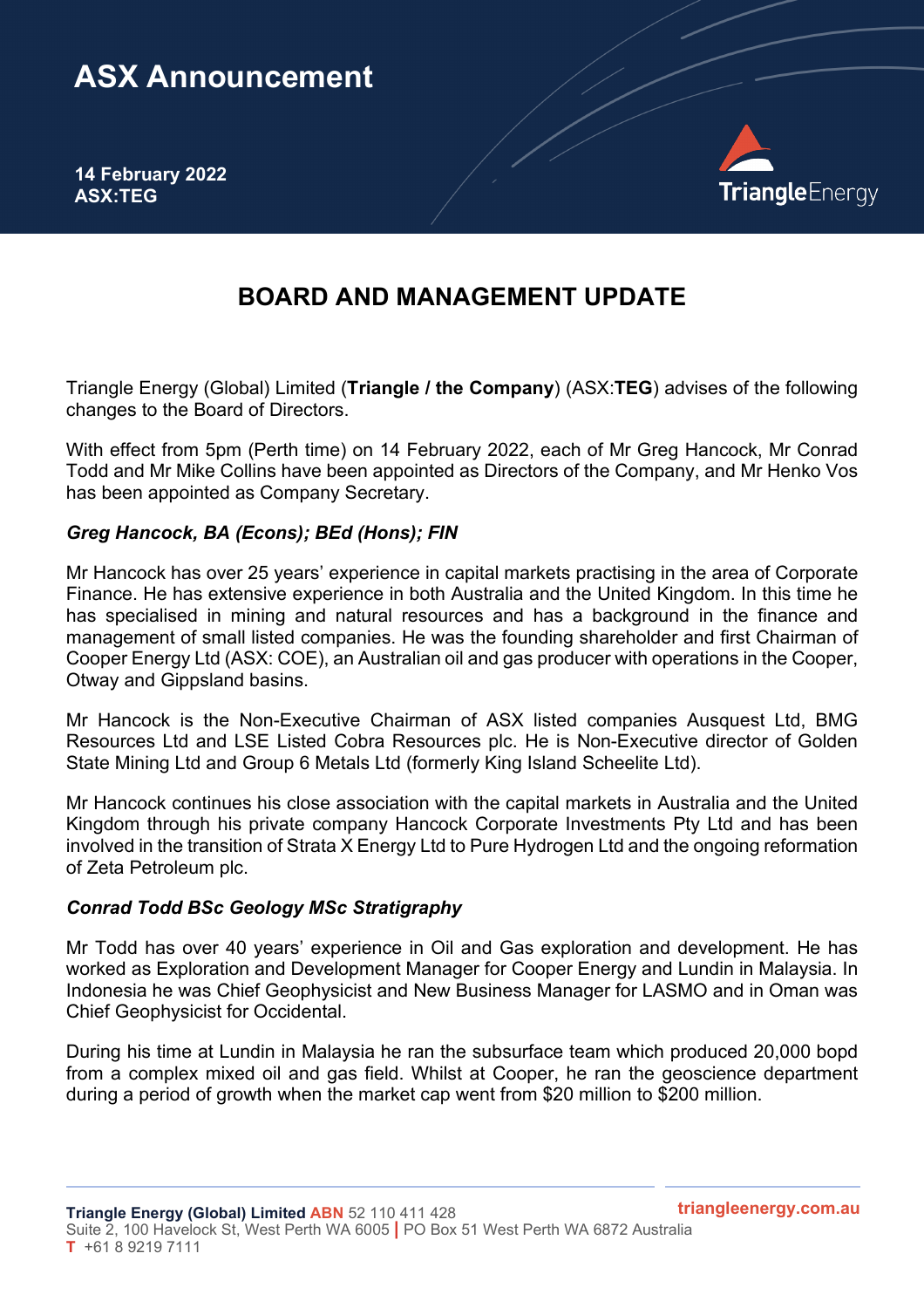

Recently he has worked for RISC in M&A and reserve auditing, then co-founded Vizier Energy Consulting which has undertaken reserve and resource audits, and a large unitization redetermination. During this time Conrad was also a Non-Executive director of Pilot Energy, helping them gain access to several of their present projects.

#### *Mike Collins BA (Honours) Geology, MSc Basin Evolution and Dynamics*

Mr. Collins has over 35 years' experience in Oil and Gas exploration and development in Perth and London. He worked as VP Exploration and Geoscience for Mitsui E&P Australia and as both Senior Geophysicist and Senior Business Analyst for Woodside Energy Ltd in Australia. He was Senior Explorationist for AGIP (now Eni) in London.

During his time at Mitsui E&P he managed the E&G subsurface team to provide focussed technical, economic and commercial advice/support across the Mitsui E&P exploration portfolio and assets in Australia, New Zealand, PNG and Indonesia culminating in various discoveries/acquisitions and divestments in the Browse, Exmouth, Otway, Gippsland, Taranaki and onshore Perth basins with the most recent asset acquisitions being Waitsia (from AWE) and Kipper.

He is a member of the Geological Society of London, the Petroleum Exploration Society of Australia (PESA), the Petroleum Exploration Society of Great Britain (PESGB) and the European Associations of Geoscientists and Engineers (EAGE).

### *Henko Vos CA, AICD, GIA*

Mr Vos is a member of the Australian Institute of Company Directors, the Governance Institute of Australia and Chartered Accountants Australia & New Zealand. He holds similar secretarial roles in various other listed public companies in both industrial and resource sectors. For the purpose of ASX Listing Rule 12.6, the Company confirms that Mr Vos will be responsible for communication between the Company and the ASX.

Chairman, Mr Timothy Monckton and Non-Executive Directors Mr Malcolm King and Ms Deanna Carpenter and Company Secretary, Ms Lucy Rowe, have each tendered their resignations, effective upon the appointment of the new Directors.

The Board of Directors is now comprised of:

| Greg Hancock: | <b>Non-Executive Director</b> |
|---------------|-------------------------------|
| Conrad Todd:  | <b>Non-Executive Director</b> |
| Mike Collins: | Non-Executive Director        |

**Approved for release by:** The Board of Directors